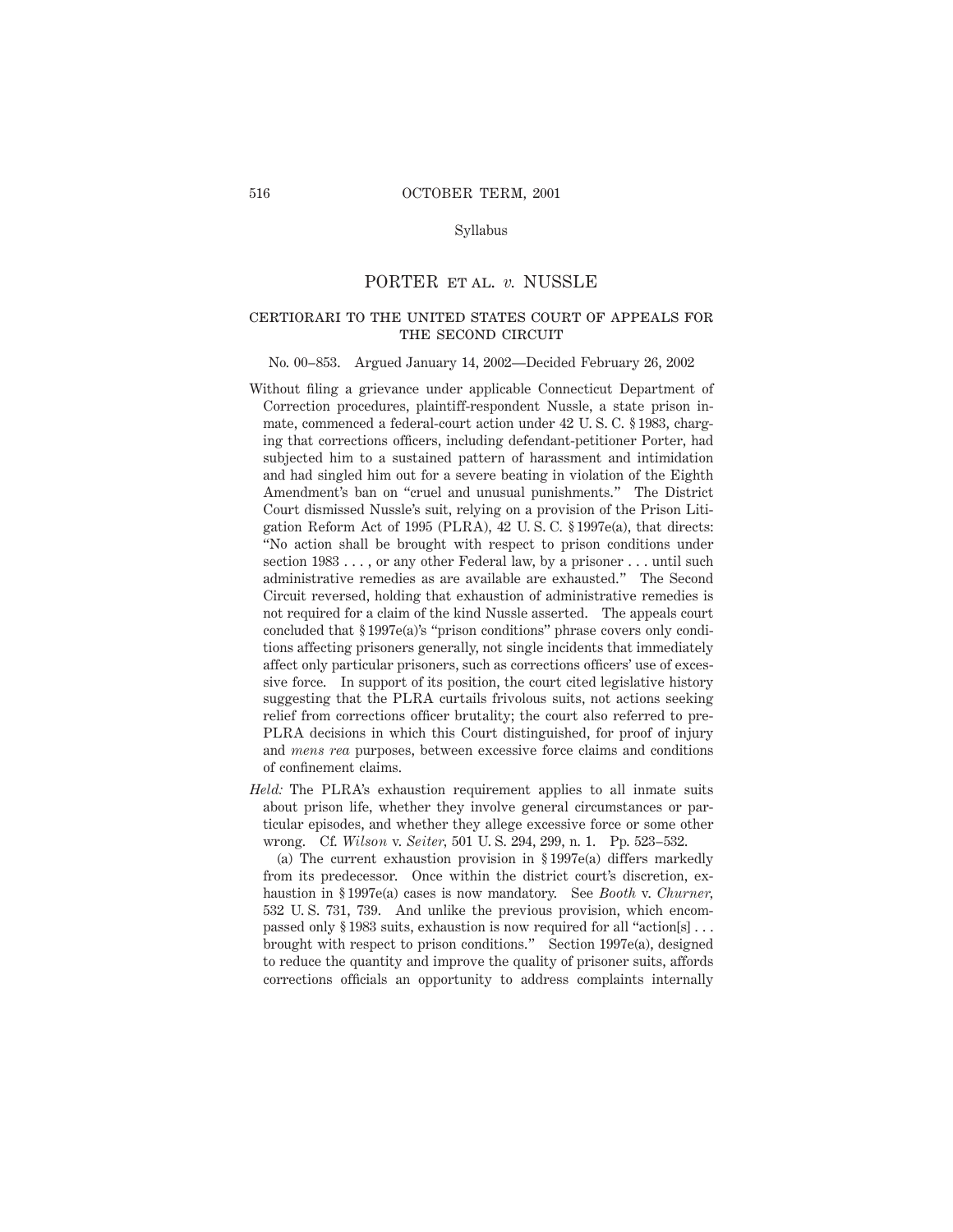#### Syllabus

before allowing the initiation of a federal case. In some instances, corrective action taken in response to an inmate's grievance might improve prison administration and satisfy the inmate, thereby obviating the need for litigation. *Id.,* at 737. In other instances, the internal review might filter out some frivolous claims. *Ibid.* And for cases ultimately brought to court, an administrative record clarifying the controversy's contours could facilitate adjudication. See, *e. g., ibid.* Pp. 523–525.

(b) Determination of the meaning of § 1997e(a)'s "prison conditions" phrase is guided by the PLRA's text and context, and by this Court's prior decisions relating to "[s]uits by prisoners," as § 1997e is titled. The pathmarking opinion is *McCarthy* v. *Bronson,* 500 U. S. 136, in which the Court construed the Federal Magistrates Act's authorization to district judges to refer "prisoner petitions challenging conditions of confinement" to magistrate judges. This Court concluded in *McCarthy* that, read in its proper context, the phrase "challenging conditions of confinement" authorizes the nonconsensual reference of *all* prisoner petitions to a magistrate, *id.,* at 139. The *McCarthy* Court emphasized that *Preiser* v. *Rodriguez,* 411 U. S. 475, had unambiguously placed cases involving single episodes of unconstitutional conduct within the broad category of prisoner petitions challenging conditions of confinement, 500 U. S., at 141; found it telling that Congress, in composing the Magistrates Act, chose language that so clearly paralleled the *Preiser* opinion, 500 U. S., at 142; and considered it significant that the latter Act's purpose—to lighten overworked district judges' caseload—would be thwarted by allowing satellite litigation over the precise contours of an exception for single episode cases, *id.,* at 143. The general presumption that Congress expects its statutes to be read in conformity with this Court's precedents, *United States* v. *Wells,* 519 U. S. 482, 495, and the PLRA's dominant concern to promote administrative redress, filter out groundless claims, and foster better prepared litigation of claims aired in court, see *Booth* v. *Churner,* 532 U. S., at 737, persuade the Court that § 1997e(a)'s key words "prison conditions" are properly read through the lens of *McCarthy* and *Preiser.* Those decisions tug strongly away from classifying suits about prison guards' use of excessive force, one or many times, as anything other than actions "with respect to prison conditions." Nussle misplaces principal reliance on *Hudson* v. *McMillian,* 503 U. S. 1, 8–9, and *Farmer* v. *Brennan,* 511 U. S. 825, 835–836. Although those cases did distinguish excessive force claims from conditions of confinement claims, they did so in the context of proof requirements: what injury must a plaintiff allege and show; what mental state must a plaintiff plead and prove. Proof requirements, once a case is in court, however, do not touch or concern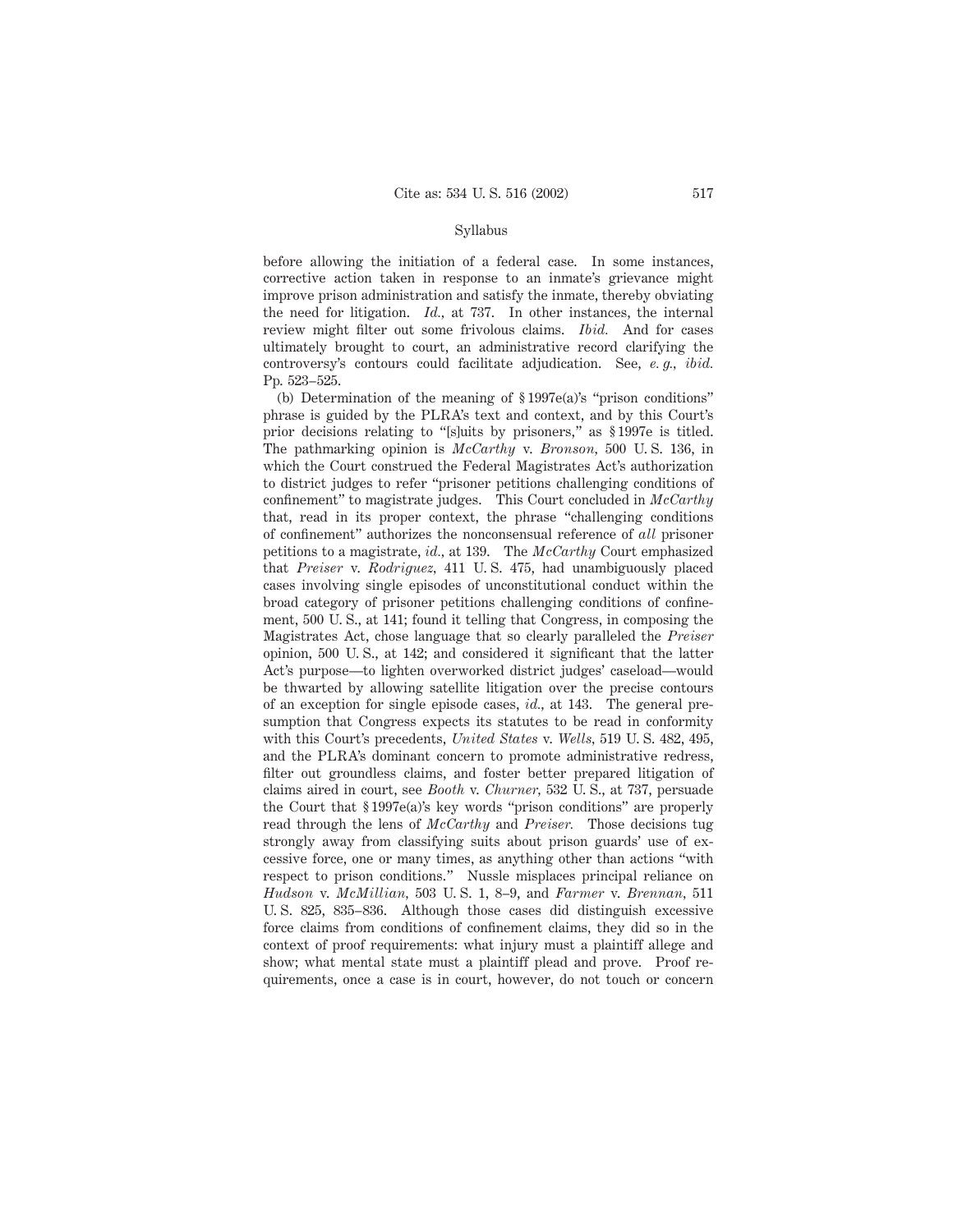## Syllabus

the threshold inquiry at issue here: whether resort to a prison grievance process must precede resort to a court. There is no reason to believe that Congress meant to release the evidentiary distinctions drawn in *Hudson* and *Farmer* from their moorings and extend their application to § 1997e(a)'s otherwise invigorated exhaustion requirement. It is at least equally plausible that Congress inserted "prison conditions" into the exhaustion provision simply to make it clear that preincarceration claims fall outside § 1997e(a), for example, a § 1983 claim against the prisoner's arresting officer. Furthermore, the asserted distinction between excessive force claims and exhaustion-mandatory "frivolous" claims is untenable, for excessive force claims can be frivolous, and exhaustion serves purposes beyond weeding out frivolous allegations. Pp. 525–530.

(c) Other infirmities inhere in the Second Circuit's disposition. See *McCarthy,* 500 U. S., at 143. In the prison environment, a specific incident may be symptomatic of a systemic problem, rather than aberrational. *Id.,* at 143–144. Nussle urges that his case could be placed in the isolated episode category, but he might equally urge that his complaint describes a pattern or practice of harassment climaxing in the alleged beating. It seems unlikely that Congress, when it included in the PLRA a firm exhaustion requirement, meant to leave the need to exhaust to the pleader's option. Cf. *Preiser,* 411 U. S., at 489–490. Moreover, the appeals court's disposition augurs complexity; bifurcated proceedings would be normal thereunder when, for example, a prisoner sues both the corrections officer alleged to have used excessive force and the supervisor who allegedly failed adequately to monitor those in his charge. Finally, scant sense supports the single occurrence, prevailing circumstance dichotomy. For example, prison authorities' interest in receiving prompt notice of, and opportunity to take action against, guard brutality is no less compelling than their interest in receiving notice and an opportunity to stop other types of staff wrongdoing. See *id.,* at 492. Pp. 530–531.

224 F. 3d 95, reversed and remanded.

Ginsburg, J., delivered the opinion for a unanimous Court.

*Richard Blumenthal,* Attorney General of Connecticut, argued the cause for petitioners. With him on the briefs were *Gregory T. D'Auria, Robert B. Fiske III, Perry Zinn-Rowthorn, Steven R. Strom,* and *Mark F. Kohler,* Assistant Attorneys General.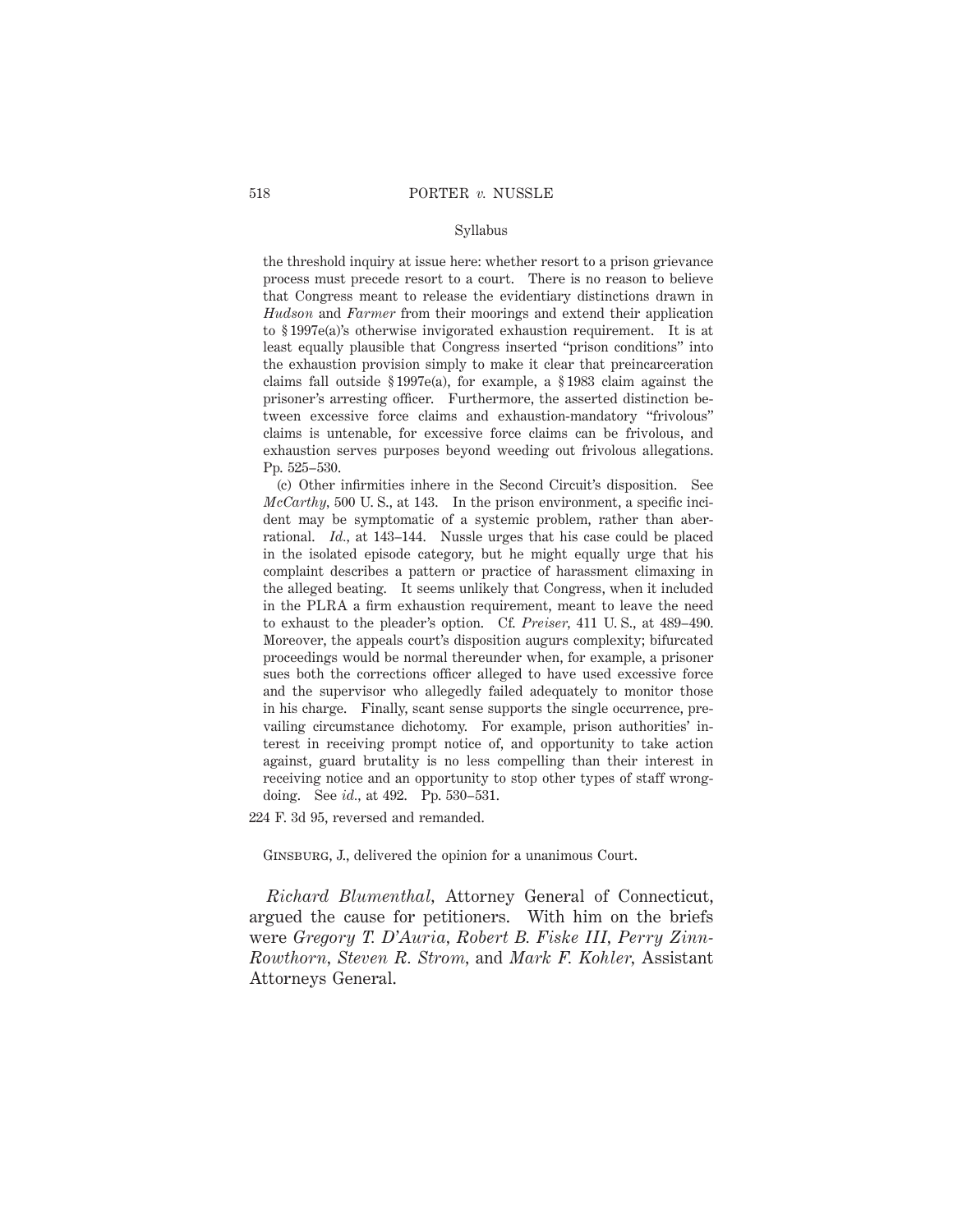*John R. Williams* argued the cause for respondent. With him on the briefs was *Norman A. Pattis.*

*Irving R. Gornstein* argued the cause for the United States as *amicus curiae* urging reversal. With him on the brief were *Solicitor General Olson, Acting Assistant Attorney General Schiffer, Deputy Solicitor General Clement, Barbara L. Herwig,* and *Peter R. Maier.*\*

JUSTICE GINSBURG delivered the opinion of the Court.

This case concerns the obligation of prisoners who claim denial of their federal rights while incarcerated to exhaust prison grievance procedures before seeking judicial relief. Plaintiff-respondent Ronald Nussle, an inmate in a Connecticut prison, brought directly to court, without filing an inmate grievance, a complaint charging that corrections officers singled him out for a severe beating, in violation of the Eighth Amendment's ban on "cruel and unusual punishments." Nussle bypassed the grievance procedure despite a provision of the Prison Litigation Reform Act of 1995 (PLRA), 110 Stat. 1321–73, as amended, 42 U. S. C. § 1997e(a)

<sup>\*</sup>Briefs of *amici curiae* urging reversal were filed for the State of New York et al. by *Eliot Spitzer,* Attorney General of New York, *Preeta D. Bansal,* Solicitor General, and *Caitlin J. Halligan,* First Deputy Solicitor General, and by the Attorneys General for their respective States as follows: *Bruce M. Botelho* of Alaska, *Janet Napolitano* of Arizona, *Bill Lockyer* of California, *M. Jane Brady* of Delaware, *Thurbert E. Baker* of Georgia, *Earl I. Anzai* of Hawaii, *James E. Ryan* of Illinois, *Steve Carter* of Indiana, *Thomas J. Miller* of Iowa, *Carla J. Stovall* of Kansas, *Richard P. Ieyoub* of Louisiana, *J. Joseph Curran, Jr.,* of Maryland, *Thomas F. Reilly* of Massachusetts, *Jennifer M. Granholm* of Michigan, *Jeremiah W. Nixon* of Missouri, *Don Stenberg* of Nebraska, *Frankie Sue Del Papa* of Nevada, *John J. Farmer, Jr.,* of New Jersey, *Betty D. Montgomery* of Ohio, *W. A. Drew Edmondson* of Oklahoma, *Hardy Myers* of Oregon, *D. Michael Fisher* of Pennsylvania, *Charles M. Condon* of South Carolina, *John Cornyn* of Texas, *Mark L. Shurtleff* of Utah, *William H. Sorrell* of Vermont, and *Christine O. Gregoire* of Washington; and for the National Conference of State Legislatures et al. by *Richard Ruda* and *James I. Crowley.*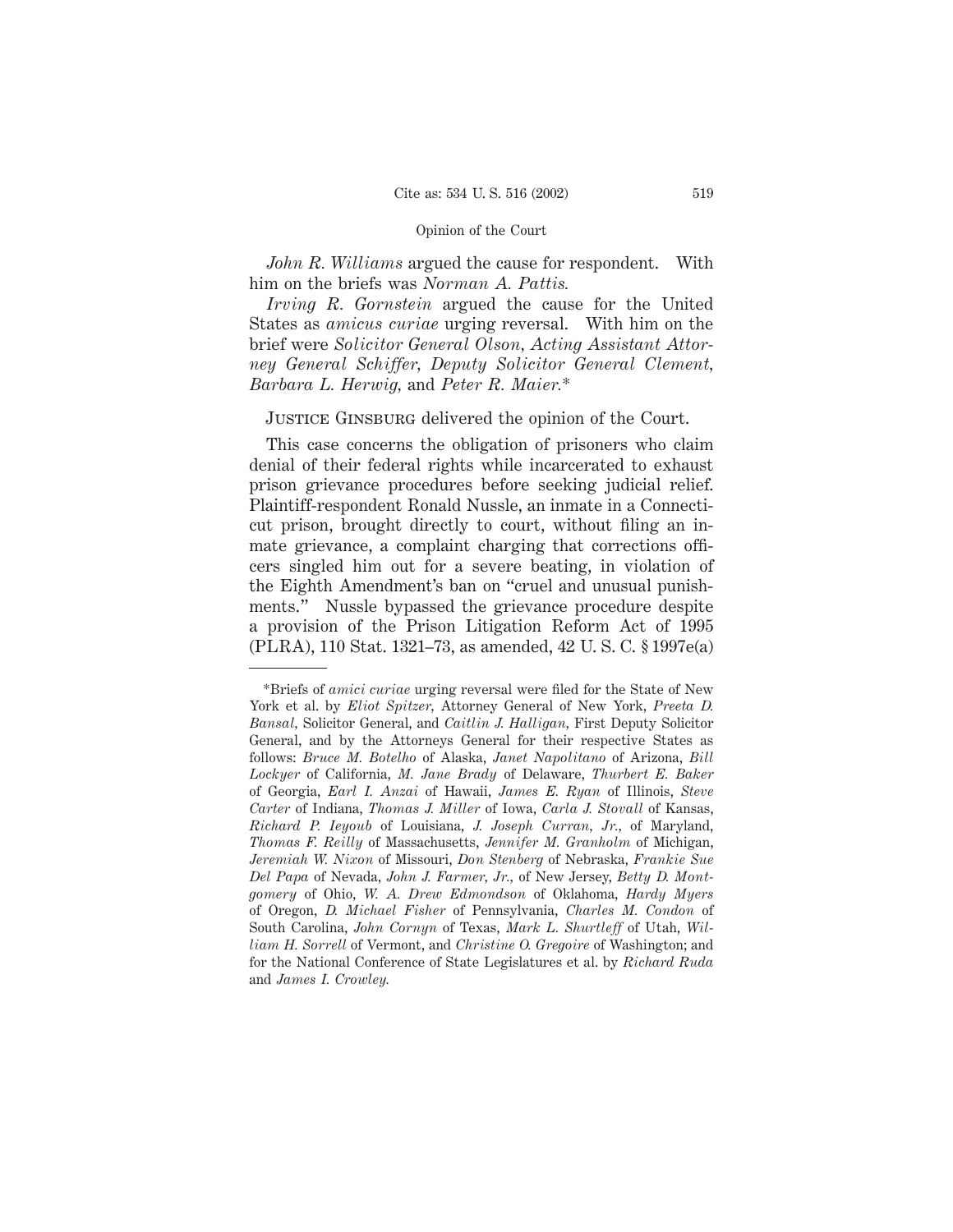## 520 PORTER *v.* NUSSLE

# Opinion of the Court

(1994 ed., Supp. V), that directs: "No action shall be brought with respect to prison conditions under section 1983 of this title, or any other Federal law, by a prisoner confined in any jail, prison, or other correctional facility until such administrative remedies as are available are exhausted."

The Court of Appeals for the Second Circuit held that § 1997e(a) governs only conditions affecting prisoners generally, not single incidents, such as corrections officers' use of excessive force, actions that immediately affect only particular prisoners. Nussle defends the Second Circuit's judgment, but urges that the relevant distinction is between excessive force claims, which, he says, need not be pursued administratively, and all other claims, which, he recognizes, must proceed first through the prison grievance process. We reject both readings and hold, in line with the text and purpose of the PLRA, our precedent in point, and the weight of lower court authority, that § 1997e(a)'s exhaustion requirement applies to all prisoners seeking redress for prison circumstances or occurrences.

I

Respondent Ronald Nussle is an inmate at the Cheshire Correctional Institution in Connecticut. App. 38. According to his complaint, corrections officers at the prison subjected him to "a prolonged and sustained pattern of harassment and intimidation" from the time of his arrival there in May 1996. *Id.,* at 39. Nussle alleged that he was singled out because he was "perceived" to be a friend of the Governor of Connecticut, with whom corrections officers were feuding over labor issues. *Ibid.*

Concerning the episode in suit, Nussle asserted that, on or about June 15, 1996, several officers, including defendantpetitioner Porter, ordered Nussle to leave his cell, "placed him against a wall and struck him with their hands, kneed him in the back, [and] pulled his hair." *Ibid.* Nussle al-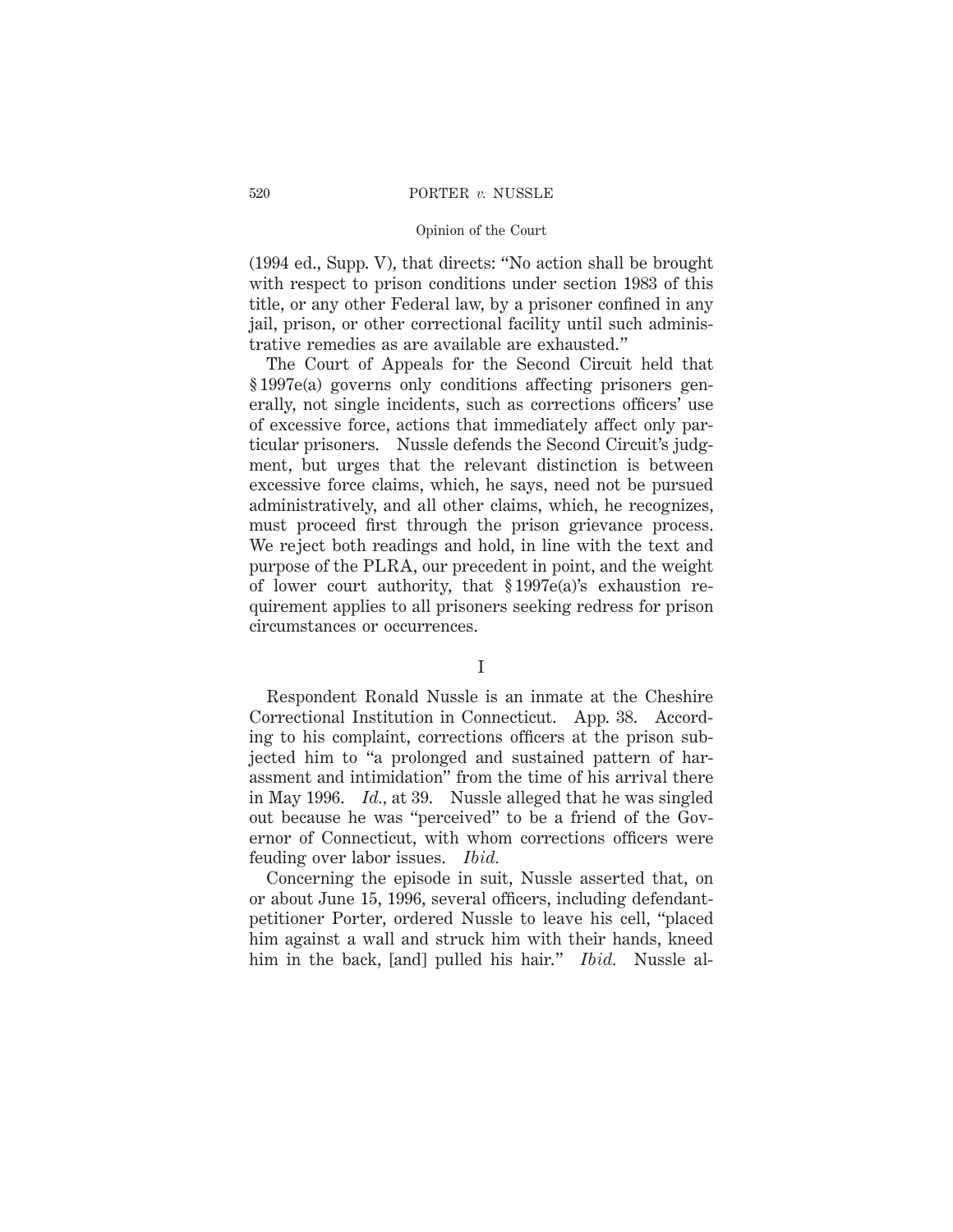leged that the attack was unprovoked and unjustified, and that the officers told him they would kill him if he reported the beating. *Ibid.*

Then, as now, the Connecticut Department of Correction provided a grievance system for prisoners. See *id.,* at 5–18. Under that system, grievances must be filed within 30 days of the "occurrence." *Id.,* at 11. Rules governing the grievance process include provisions on confidentiality and against reprisals. *Id.,* at 17–18.

Without filing a grievance, on June 10, 1999, Nussle commenced an action in Federal District Court under 42 U. S. C. § 1983; he filed suit days before the three-year statute of limitations ran out on the  $\S 1983$  claim.<sup>1</sup> Nussle charged, principally, that the corrections officers' assault violated his right to be free from cruel and unusual punishment under the Eighth Amendment, as made applicable to the States by the Fourteenth Amendment. App. 38. The District Court, relying on § 1997e(a), dismissed Nussle's complaint for failure to exhaust administrative remedies. *Nussle* v. *Willette,* 3:99CV1091(AHN) (D. Conn., Nov. 22, 1999), App. 43.

Construing § 1997e(a) narrowly because it is an exception "to the general rule of non-exhaustion in § 1983 cases," the Court of Appeals for the Second Circuit reversed the District Court's judgment; the appeals court held that "exhaustion of administrative remedies is not required for [prisoner] claims of assault or excessive force brought under § 1983." *Nussle* v. *Willette,* 224 F. 3d 95, 106 (2000). Section 1997e(a) requires administrative exhaustion of inmates' claims "with respect to prison conditions," but contains no definition of the words "prison conditions." The appeals court found

<sup>&</sup>lt;sup>1</sup>The Second Circuit has held that § 1983 actions in Connecticut are governed by that State's three-year statute of limitations for tort actions. *Williams* v. *Walsh,* 558 F. 2d 667, 670 (1977).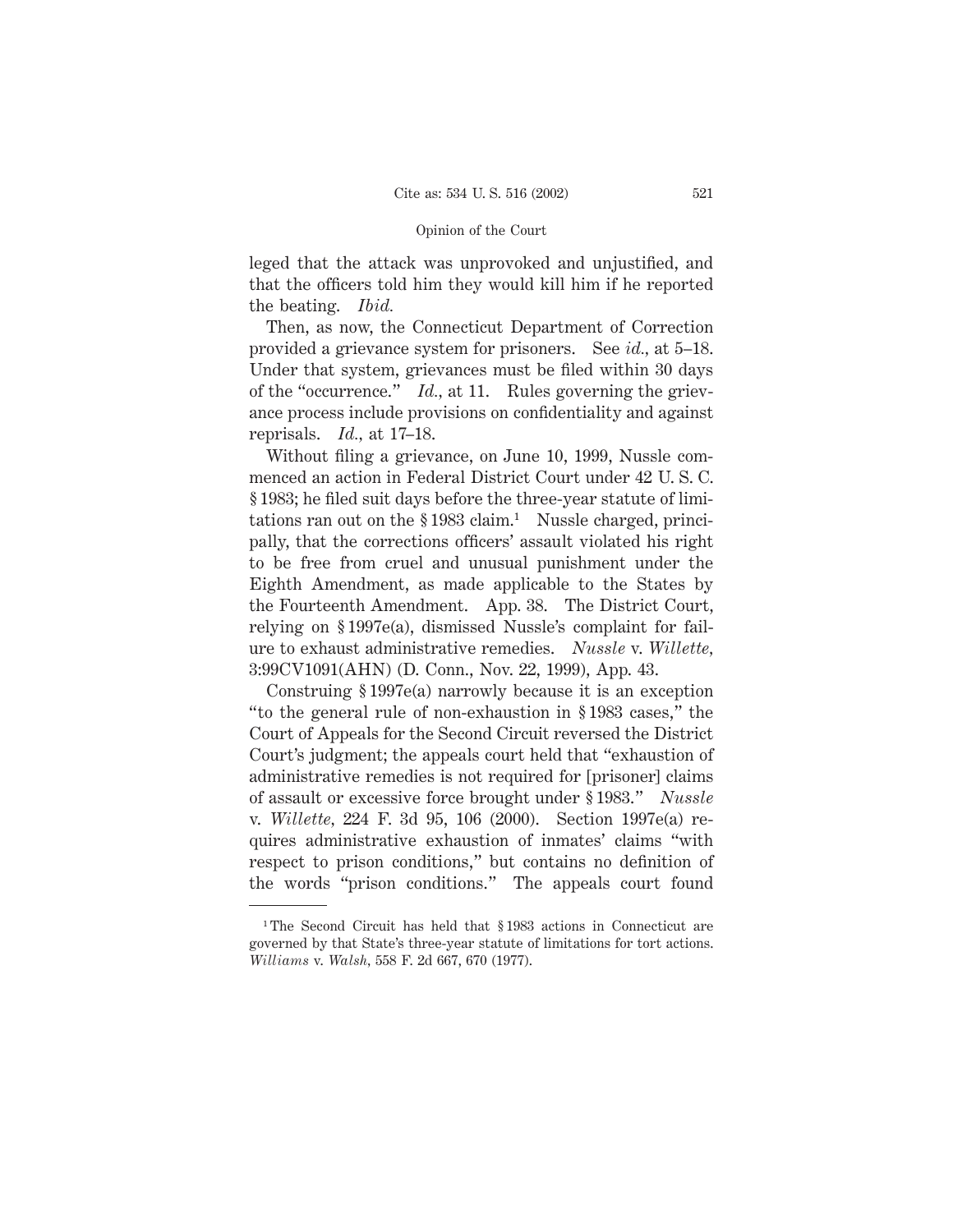the term "scarcely free of ambiguity." *Id.,* at 101.2 For purposes of the PLRA's exhaustion requirement, the court concluded, the term was most appropriately read to mean " 'circumstances affecting everyone in the area,'" rather than "'single or momentary matter[s],' such as beatings... directed at particular individuals." *Ibid.* (quoting *Booth* v. *Churner,* 206 F. 3d 289, 300–301 (CA3 2000) (Noonan, J., concurring and dissenting), aff'd on other grounds, 532 U. S. 731 (2001)).

The Court of Appeals found support for its position in the PLRA's legislative history. Floor statements "overwhelmingly suggest[ed]" that Congress sought to curtail suits qualifying as "frivolous" because of their "subject matter," *e. g.,* suits over "insufficient storage locker space," "a defective haircut," or "being served chunky peanut butter instead of the creamy variety." 224 F. 3d, at 105 (internal quotation marks omitted). Actions seeking relief from corrections officer brutality, the Second Circuit stressed, are not of that genre. Further, the Court of Appeals referred to pre-PLRA decisions in which this Court had "disaggregate[d] the broad category of Eighth Amendment claims so

<sup>&</sup>lt;sup>2</sup> Another provision of the PLRA, 18 U.S.C.  $$3626(g)(2)$  (1994 ed., Supp. V), the court observed, does define "prison conditions." *Nussle* v. *Willette,* 224 F. 3d 95, 101 (CA2 2000). That provision, which concerns prospective relief, defines "prison conditions" to mean "the conditions of confinement or the effects of actions by government officials on the lives of persons confined in prison." The Second Circuit found the  $\S 3626(g)(2)$ definition "no less ambiguous" than the bare text of § 1997e(a). Neither of the alternative  $\S 3626(g)(2)$  formulations, the court said, would be used in "everyday" speech to describe "particular instances of assault or excessive force." *Id.,* at 102. But see *Booth* v. *Churner,* 206 F. 3d 289, 294–295 (CA3 2000), aff'd on other grounds, 532 U. S. 731 (2001) (reading  $§ 3626(g)(2)$  to cover all prison conditions and corrections officer actions that "make [prisoners'] lives worse"). The Second Circuit ultimately concluded that it would be improper, in any event, automatically to import § 3626(g)(2)'s "definition of 'civil actions brought with respect to prison conditions' into 42 U. S. C. § 1997e(a)" because the two provisions had "distinct statutory purposes." 224 F. 3d, at 105.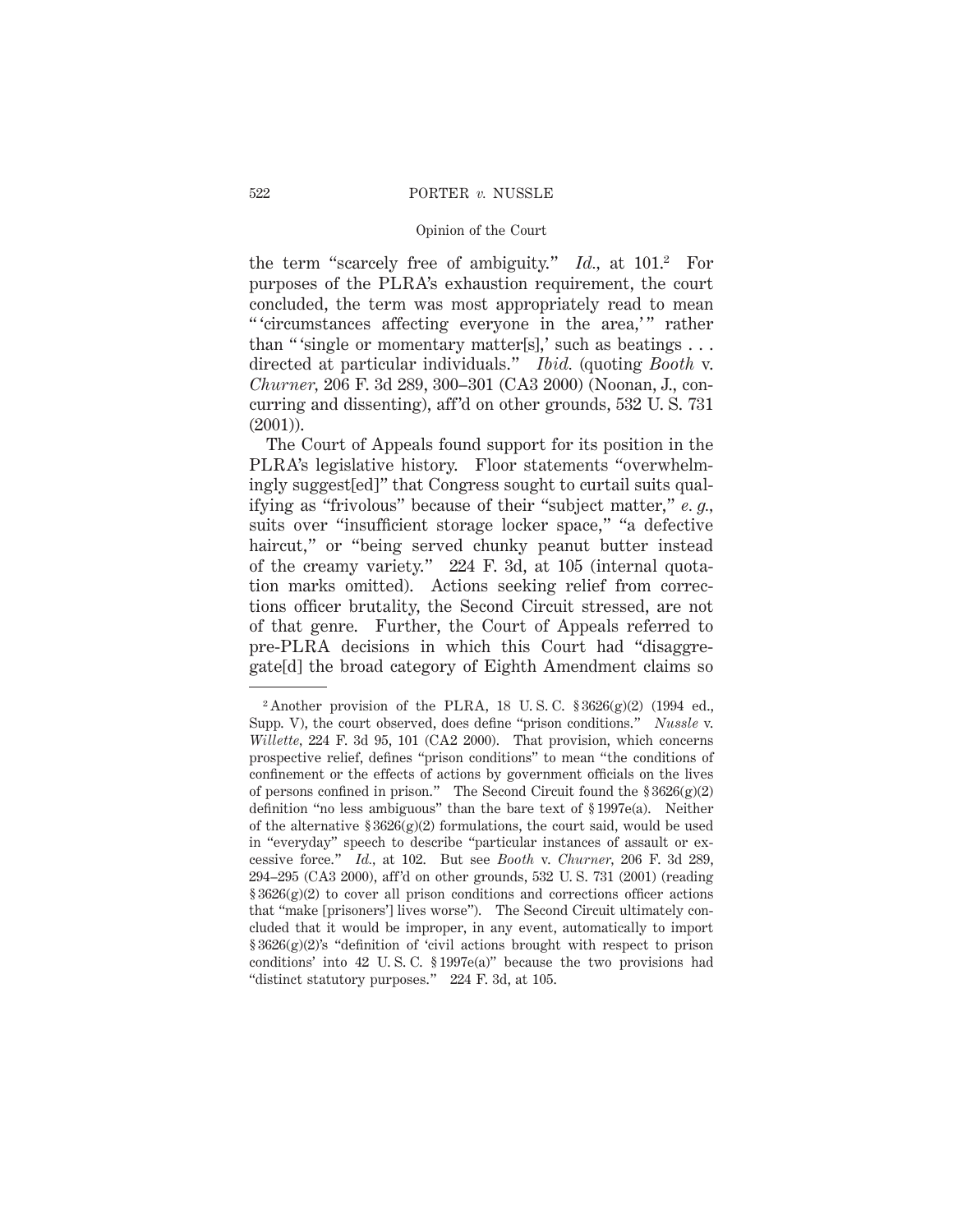as to distinguish [for proof of injury and *mens rea* purposes] between 'excessive force' claims, on the one hand, and 'conditions of confinement' claims, on the other." *Id.,* at 106 (citing *Hudson* v. *McMillian,* 503 U. S. 1 (1992), and *Farmer* v. *Brennan,* 511 U. S. 825 (1994)).

In conflict with the Second Circuit, other Federal Courts of Appeals have determined that prisoners alleging assaults by prison guards must meet § 1997e(a)'s exhaustion requirement before commencing a civil rights action. See *Smith* v. *Zachary,* 255 F. 3d 446 (CA7 2001); *Higginbottom* v. *Carter,* 223 F. 3d 1259 (CA11 2000); *Booth* v. *Churner,* 206 F. 3d 289 (CA3 2000); *Freeman* v. *Francis,* 196 F. 3d 641 (CA6 1999). We granted certiorari to resolve the intercircuit conflict, 532 U. S. 1065 (2001), and now reverse the Second Circuit's judgment.

II

Ordinarily, plaintiffs pursuing civil rights claims under 42 U. S. C. § 1983 need not exhaust administrative remedies before filing suit in court. See *Patsy* v. *Board of Regents of Fla.,* 457 U. S. 496, 516 (1982). Prisoner suits alleging constitutional deprivations while incarcerated once fell within this general rule. See *Wilwording* v. *Swenson,* 404 U. S. 249, 251 (1971) *(per curiam).*

In 1980, however, Congress introduced an exhaustion prescription for suits initiated by state prisoners. See Civil Rights of Institutionalized Persons Act, 94 Stat. 352, as amended, 42 U. S. C. § 1997e (1994 ed.). This measure authorized district courts to stay a state prisoner's § 1983 action "for a period of not to exceed 180 days" while the prisoner exhausted available "plain, speedy, and effective administrative remedies." § 1997e(a)(1). Exhaustion under the 1980 prescription was in large part discretionary; it could be ordered only if the State's prison grievance system met specified federal standards, and even then, only if, in the particular case, the court believed the requirement "appropriate and in the interests of justice." §§ 1997e(a) and (b). We de-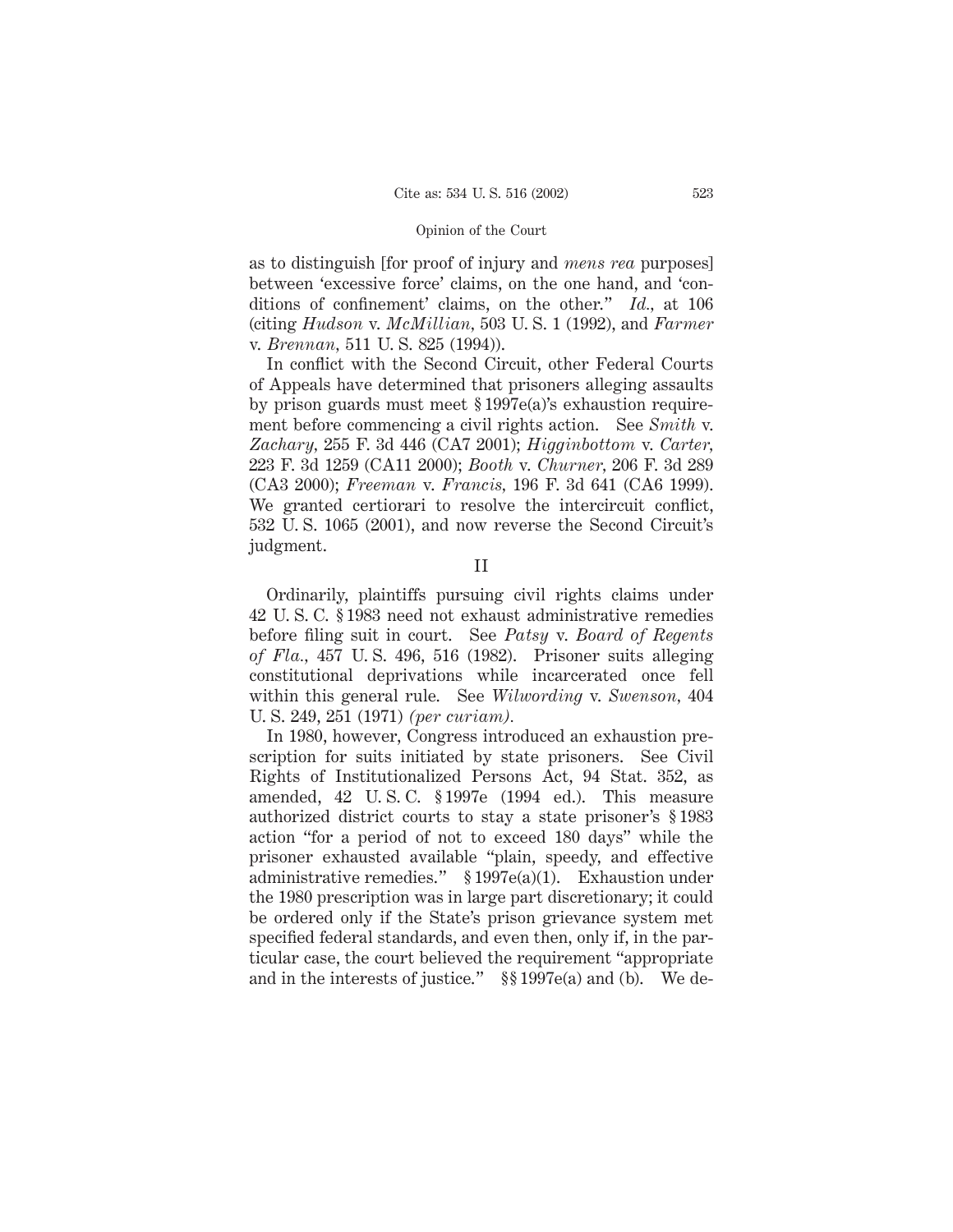scribed this provision as a "limited exhaustion requirement" in *McCarthy* v. *Madigan,* 503 U. S. 140, 150–151 (1992), and thought it inapplicable to prisoner suits for damages when monetary relief was unavailable through the prison grievance system.

In 1996, as part of the PLRA, Congress invigorated the exhaustion prescription. The revised exhaustion provision, titled "Suits by prisoners," states: "No action shall be brought with respect to prison conditions under section 1983 of this title, or any other Federal law, by a prisoner confined in any jail, prison, or other correctional facility until such administrative remedies as are available are exhausted." 42 U. S. C. § 1997e(a) (1994 ed., Supp. V).

The current exhaustion provision differs markedly from its predecessor. Once within the discretion of the district court, exhaustion in cases covered by § 1997e(a) is now mandatory. See *Booth* v. *Churner,* 532 U. S. 731, 739 (2001). All "available" remedies must now be exhausted; those remedies need not meet federal standards, nor must they be "plain, speedy, and effective." See *ibid.;* see also *id.,* at 740, n. 5. Even when the prisoner seeks relief not available in grievance proceedings, notably money damages, exhaustion is a prerequisite to suit. See *id.,* at 741. And unlike the previous provision, which encompassed only § 1983 suits, exhaustion is now required for all "action[s] . . . brought with respect to prison conditions," whether under §1983 or "any other Federal law." Compare 42 U. S. C. § 1997e (1994 ed.) with 42 U. S. C. § 1997e(a) (1994 ed., Supp. V). Thus federal prisoners suing under *Bivens* v. *Six Unknown Fed. Narcotics Agents,* 403 U. S. 388 (1971), must first exhaust inmate grievance procedures just as state prisoners must exhaust administrative processes prior to instituting a § 1983 suit.

Beyond doubt, Congress enacted § 1997e(a) to reduce the quantity and improve the quality of prisoner suits; to this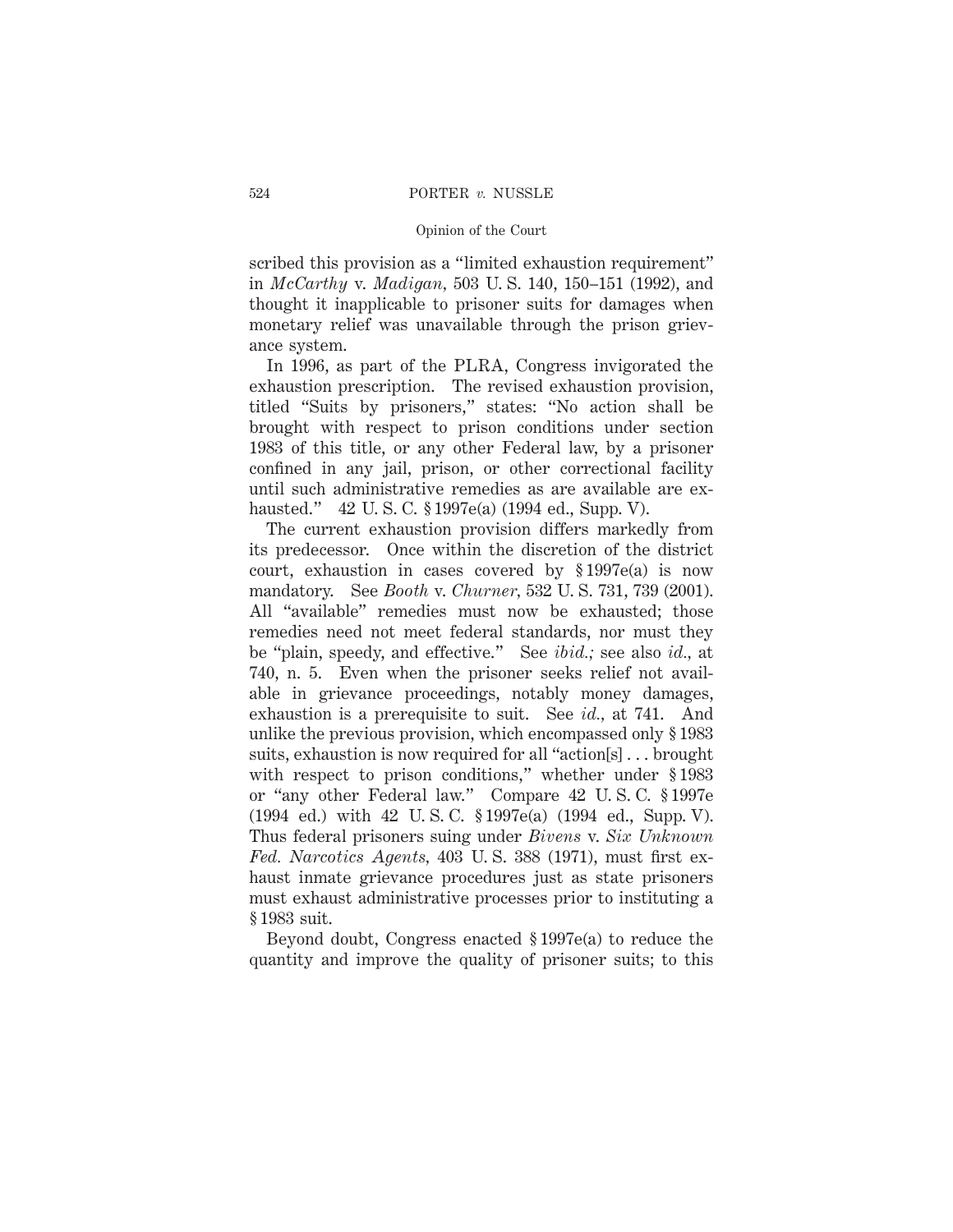purpose, Congress afforded corrections officials time and opportunity to address complaints internally before allowing the initiation of a federal case. In some instances, corrective action taken in response to an inmate's grievance might improve prison administration and satisfy the inmate, thereby obviating the need for litigation. *Booth,* 532 U. S., at 737. In other instances, the internal review might "filter out some frivolous claims." *Ibid.* And for cases ultimately brought to court, adjudication could be facilitated by an administrative record that clarifies the contours of the controversy. See *ibid.;* see also *Madigan,* 503 U. S., at 146.

Congress described the cases covered by § 1997e(a)'s exhaustion requirement as "action[s]... brought with respect to prison conditions." Nussle's case requires us to determine what the § 1997e(a) term "prison conditions" means, given Congress' failure to define the term in the text of the exhaustion provision.3 We are guided in this endeavor by the PLRA's text and context, and by our prior decisions relating to "[s]uits by prisoners," § 1997e.4

<sup>3</sup> The parties dispute the meaning of a simultaneously enacted provision,  $$3626(g)(2)$ , which concerns prospective relief, and for that purpose, defines the expression "civil action with respect to prison conditions." See *supra,* at 522, n. 2 (noting, *inter alia,* divergent constructions of Second and Third Circuits). We rest our decision on the meaning of "prison conditions" in the context of § 1997e, and express no definitive opinion on the proper reading of  $\S 3626(g)(2)$ .

<sup>4</sup> In reaching its decision, the Second Circuit referred to its "obligation to construe statutory exceptions narrowly, in order to give full effect to the general rule of non-exhaustion in § 1983." 224 F. 3d, at 106 (citing *City of Edmonds* v. *Oxford House, Inc.,* 514 U. S. 725, 731–732 (1995), and *Patsy* v. *Board of Regents of Fla.,* 457 U. S. 496, 508 (1982)). The Second Circuit did not then have available to it our subsequently rendered decision in *Booth* v. *Churner,* 532 U. S. 731 (2001). *Booth* held that § 1997e(a) mandates initial recourse to the prison grievance process even when a prisoner seeks only money damages, a remedy not available in that process. See *id.,* at 741. In so ruling, we observed that "Congress . . . may well have thought we were shortsighted" in failing adequately to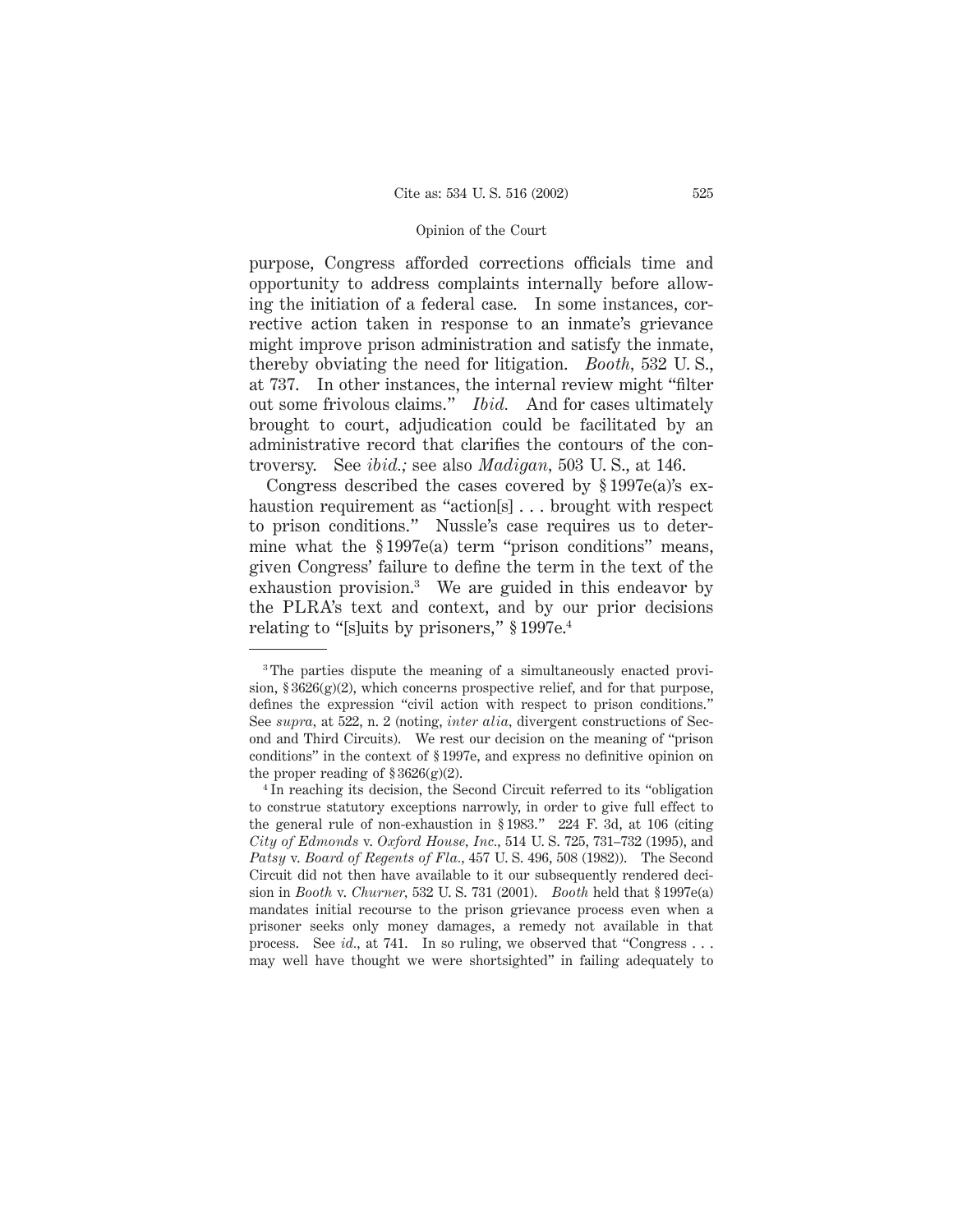## 526 PORTER *v.* NUSSLE

# Opinion of the Court

As to precedent, the pathmarking opinion is *McCarthy* v. *Bronson,* 500 U. S. 136 (1991), which construed 28 U. S. C. § 636(b)(1)(B) (1988 ed.), a Judicial Code provision authorizing district judges to refer to magistrate judges, *inter alia,* "prisoner petitions challenging conditions of confinement."<sup>5</sup> The petitioning prisoner in *McCarthy* argued that § 636(b)(1)(B) allowed nonconsensual referrals "only when a prisoner challenges ongoing prison conditions." 500 U. S., at 138. The complaint in *McCarthy* targeted no "ongoing prison conditions"; it homed in on "an isolated incident" of excessive force. *Ibid.* For that reason, according to the *McCarthy* petitioner, nonconsensual referral of his case was impermissible. *Id.,* at 138–139.

We did not "quarrel with" the prisoner's assertion in *McCarthy* that "the most natural reading of the phrase 'challenging conditions of confinement,' when viewed in isolation, would not include suits seeking relief from isolated episodes of unconstitutional conduct." *Id.,* at 139. We nonetheless concluded that the petitioner's argument failed upon reading the phrase "in its proper context." *Ibid.* We found no suggestion in  $§ 636(b)(1)(B)$  that Congress meant to divide

recognize the utility of the administrative process to satisfy, reduce, or clarify prisoner grievances. *Id.,* at 737. While the canon on which the Second Circuit relied may be dependable in other contexts, the PLRA establishes a different regime. For litigation within § 1997e(a)'s compass, Congress has replaced the "general rule of non-exhaustion" with a general rule of exhaustion.

 $5$  Title 28 U.S.C.  $$636(b)(1)(B)$  provides in relevant part:

<sup>&</sup>quot;(b)(1) Notwithstanding any provision of law to the contrary— .....

<sup>&</sup>quot;a judge may . . . designate a magistrate to conduct hearings, including evidentiary hearings, and to submit to a judge of the court proposed findings of fact and recommendations for the disposition, by a judge of the court, . . . of applications for posttrial relief made by individuals convicted of criminal offenses and of prisoner petitions challenging conditions of confinement."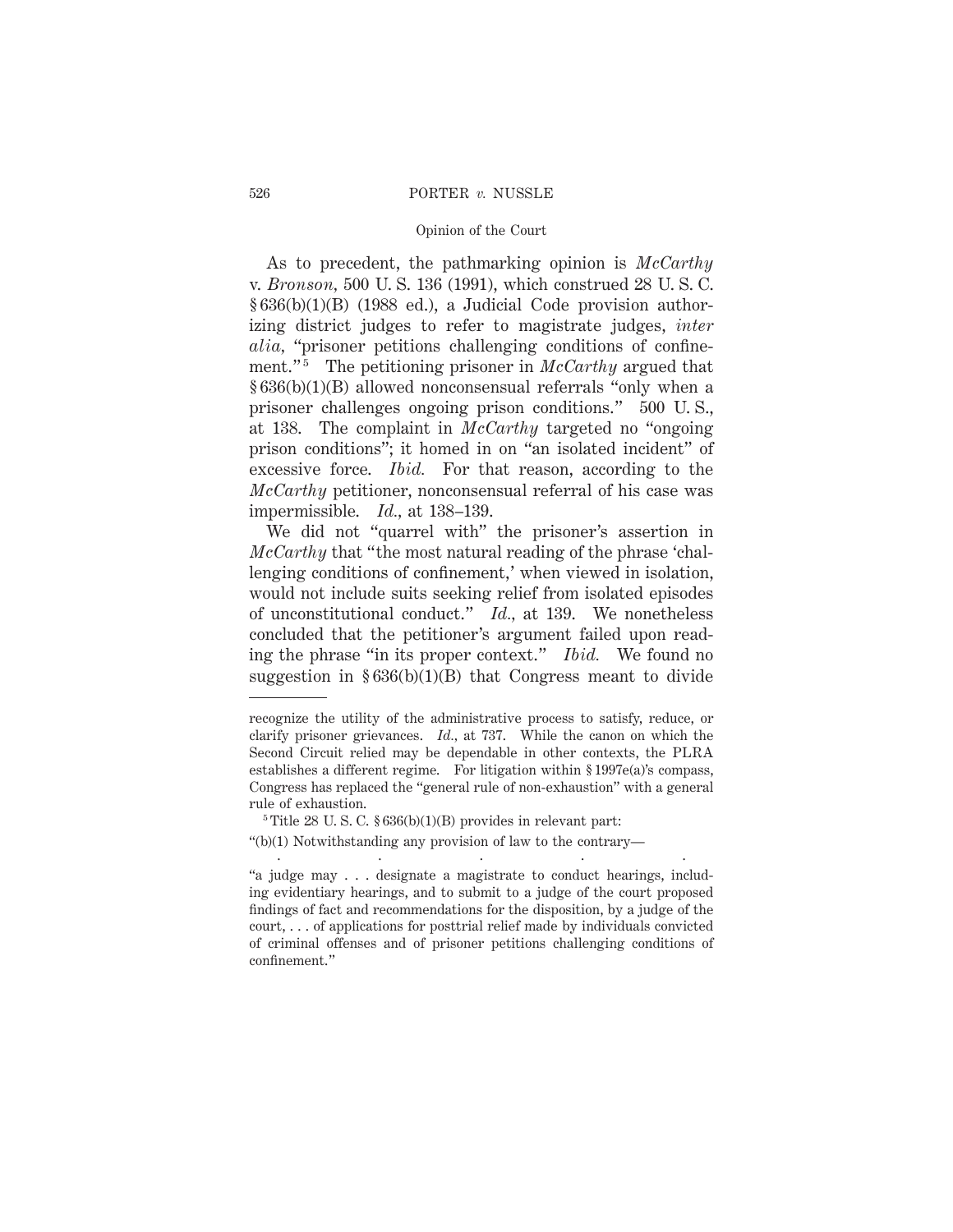prisoner petitions "into subcategories." *Ibid.* "On the contrary," we observed, "when the relevant section is read in its entirety, it suggests that Congress intended to authorize the nonconsensual reference of *all* prisoner petitions to a magistrate." *Ibid.* The Federal Magistrates Act, we noted, covers actions of two kinds: challenges to "conditions of confinement"; and "applications for habeas corpus relief." *Id.,* at 140. Congress, we concluded, "intended to include in their entirety th[ose] two primary categories of suits brought by prisoners." *Ibid.*

"Just three years before  $[\S 636(b)(1)(B)]$  was drafted," we explained in *McCarthy,* "our opinion in *Preiser* v. *Rodriguez,* 411 U. S. 475 (1973), had described [the] two broad categories of prisoner petitions: (1) those challenging the fact or duration of confinement itself; and (2) those challenging the conditions of confinement." *Ibid. Preiser* v. *Rodriguez,* 411 U. S. 475 (1973), left no doubt, we further stated in *McCarthy,* that "the latter category unambiguously embraced the kind of single episode cases that petitioner's construction would exclude." 500 U. S., at 141. We found it telling that Congress, in composing the Magistrates Act, chose language "that so clearly parallel[ed] our *Preiser* opinion." *Id.,* at 142. We considered it significant as well that the purpose of the Magistrates Act—to lighten the caseload of overworked district judges—would be thwarted by opening the door to satellite litigation over "the precise contours of [the] suggested exception for single episode cases." *Id.,* at 143.

As in *McCarthy,* we here read the term "prison conditions" not in isolation, but "in its proper context." *Id.,* at 139. The PLRA exhaustion provision is captioned "Suits by prisoners," see § 1997e; this unqualified heading scarcely aids the argument that Congress meant to bisect the universe of prisoner suits. See *ibid.;* see also *Almendarez-Torres* v. *United States,* 523 U. S. 224, 234 (1998) ("[T]he title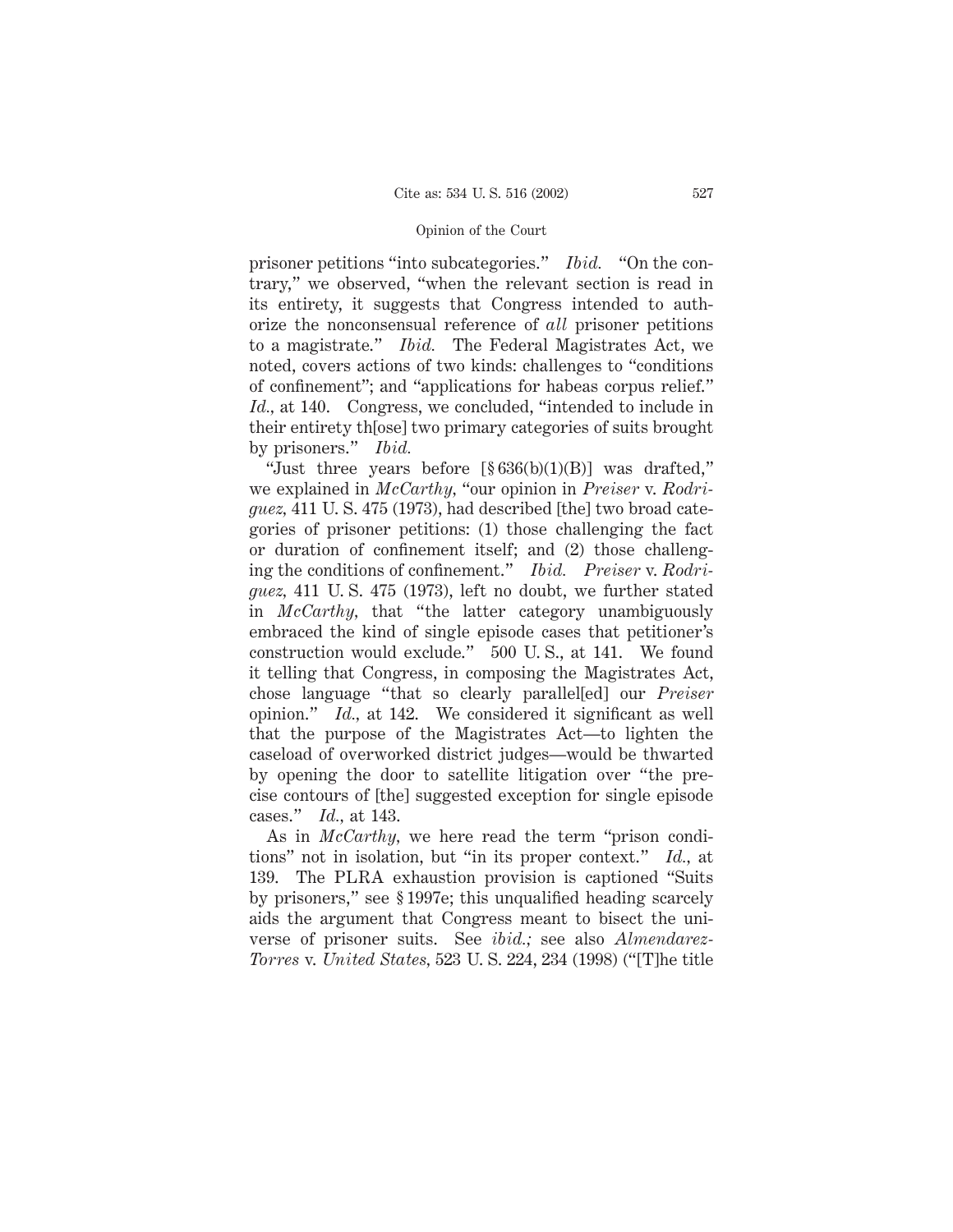of a statute and the heading of a section are tools available for the resolution of a doubt about the meaning of a statute." (internal quotation marks omitted)).

This Court generally "presume[s] that Congress expects its statutes to be read in conformity with th[e] Court's precedents." *United States* v. *Wells,* 519 U. S. 482, 495 (1997). That presumption, and the PLRA's dominant concern to promote administrative redress, filter out groundless claims, and foster better prepared litigation of claims aired in court, see *Booth,* 532 U. S., at 737, persuade us that § 1997e(a)'s key words "prison conditions" are properly read through the lens of *McCarthy* and *Preiser.* Those decisions tug strongly away from classifying suits about prison guards' use of excessive force, one or many times, as anything other than actions "with respect to prison conditions."

Nussle places principal reliance on *Hudson* v. *McMillian,* 503 U. S. 1 (1992), and *Farmer* v. *Brennan,* 511 U. S. 825, 835–836 (1994), and the Second Circuit found support for its position in those cases as well, 224 F. 3d, at 106. *Hudson* held that to sustain a claim of excessive force, a prisoner need not show significant injury. 503 U. S., at 9. In so ruling, the Court did indeed distinguish excessive force claims from "conditions of confinement" claims; to sustain a claim of the latter kind "significant injury" must be shown. *Id.,* at 8–9. *Hudson* also observed that a "conditions of confinement" claim may succeed if a prisoner demonstrates that prison officials acted with "deliberate indifference," *id.,* at 8 (citing *Wilson* v. *Seiter,* 501 U. S. 294, 298 (1991)), while a prisoner alleging excessive force must demonstrate that the defendant acted "maliciously and sadistically to cause harm," *Hudson,* 503 U. S., at 7. *Farmer* similarly distinguished the mental state that must be shown to prevail on an excessive force claim, *i. e.,* "purposeful or knowing conduct," from the lesser *mens rea* requirement governing "conditions of confinement" claims, *i. e.,* "deliberate indifference." 511 U. S., at 835–836. We do not question those decisions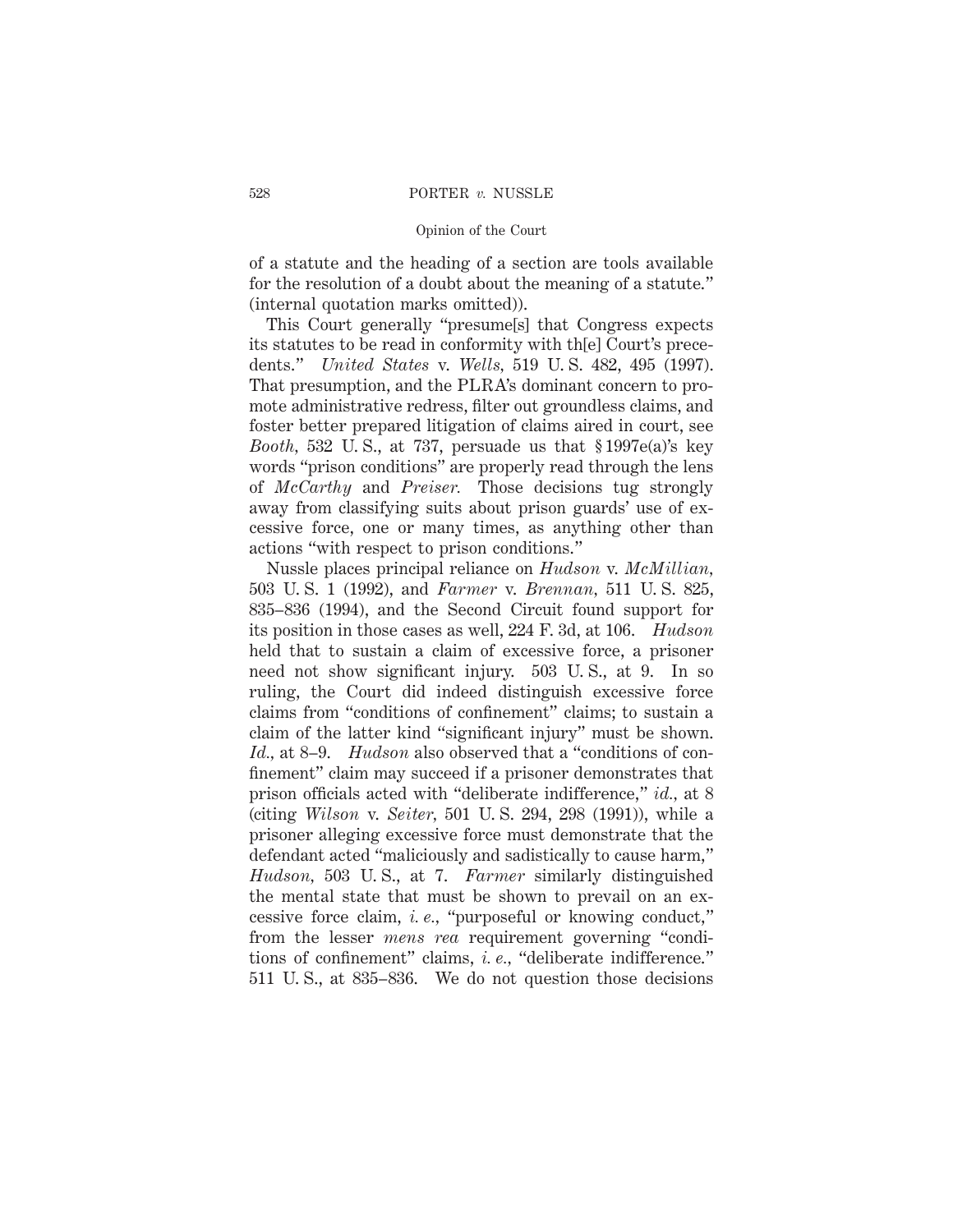and attendant distinctions in the context in which they were made. But the question presented here is of a different order.

*Hudson* and *Farmer* trained solely and precisely on proof requirements: what injury must a plaintiff allege and show; what mental state must a plaintiff plead and prove. Proof requirements once a case is in court, however, do not touch or concern the threshold inquiry before us: whether resort to a prison grievance process must precede resort to a court. We have no reason to believe that Congress meant to release the evidentiary distinctions drawn in *Hudson* and *Farmer* from their moorings and extend their application to the otherwise invigorated exhaustion requirement of § 1997e(a). Such an extension would be highly anomalous given Congress' elimination of judicial discretion to dispense with exhaustion and its deletion of the former constraint that administrative remedies must be "plain, speedy, and effective" before exhaustion could be required. See *supra,* at 524; *Booth,* 532 U. S., at 739; cf. *id.,* at 740–741 ("Congress's imposition of an obviously broader exhaustion requirement makes it highly implausible that it meant to give prisoners a strong inducement to skip the administrative process simply by limiting prayers for relief to money damages not offered through administrative grievance mechanisms.").

Nussle contends that Congress added the words "prison conditions" to the text of § 1997e(a) specifically to exempt excessive force claims from the now mandatory exhaustion requirement; he sees that requirement as applicable mainly to " 'prison conditions' claims that may be frivolous as to subject matter," 224 F. 3d, at 106. See Brief for Respondent 2, 26–27. It is at least equally plausible, however, that Congress inserted "prison conditions" into the exhaustion provision simply to make it clear that preincarceration claims fall outside § 1997e(a), for example, a Title VII claim against the prisoner's preincarceration employer, or, for that matter, a § 1983 claim against his arresting officer.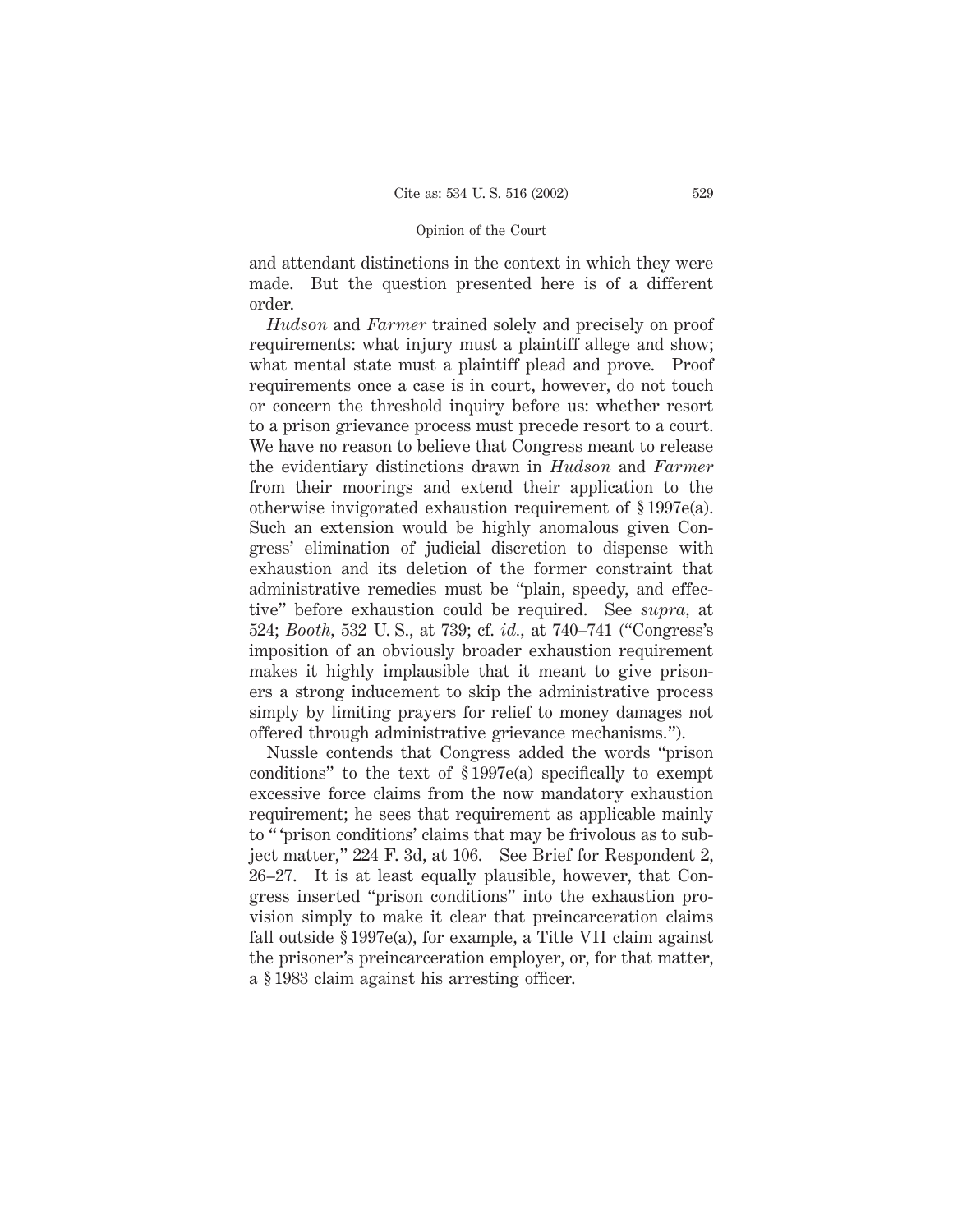# 530 PORTER *v.* NUSSLE

## Opinion of the Court

Furthermore, the asserted distinction between excessive force claims that need not be exhausted, on the one hand, and exhaustion-mandatory "frivolous" claims on the other, see *id.,* at 2, 26–27, is untenable, for "[e]xcessive force claims can be frivolous," *Smith,* 255 F. 3d, at 452 ("Inmates can allege they were subject to vicious nudges."), and exhaustion serves purposes beyond weeding out frivolous allegations, see *supra,* at 524–525.

Other infirmities inhere in the Second Circuit's disposition. See *McCarthy,* 500 U. S., at 143 ("Petitioner's definition would generate additional work for the district courts because the distinction between cases challenging ongoing conditions and those challenging specific acts of alleged misconduct will often be difficult to identify."). As *McCarthy* emphasized, in the prison environment a specific incident may be symptomatic rather than aberrational. *Id.,* at 143– 144. An unwarranted assault by a corrections officer may be reflective of a systemic problem traceable to poor hiring practices, inadequate training, or insufficient supervision. See *Smith,* 255 F. 3d, at 449. Nussle himself alleged in this very case not only the beating he suffered on June 15, 1996; he also alleged, extending before and after that date, "a prolonged and sustained pattern of harassment and intimidation by corrections officers." App. 39. Nussle urges that his case could be placed in the isolated episode category, but he might equally urge that his complaint describes a pattern or practice of harassment climaxing in the alleged beating. It seems unlikely that Congress, when it included in the PLRA a firm exhaustion requirement, meant to leave the need to exhaust to the pleader's option. Cf. *Preiser,* 411 U. S., at 489–490 ("It would wholly frustrate explicit congressional intent to hold that [prisoners] could evade this [exhaustion] requirement by the simple expedient of putting a different label on their pleadings.").

Under Nussle's view and that of the Second Circuit, moreover, bifurcation would be normal when a prisoner sues both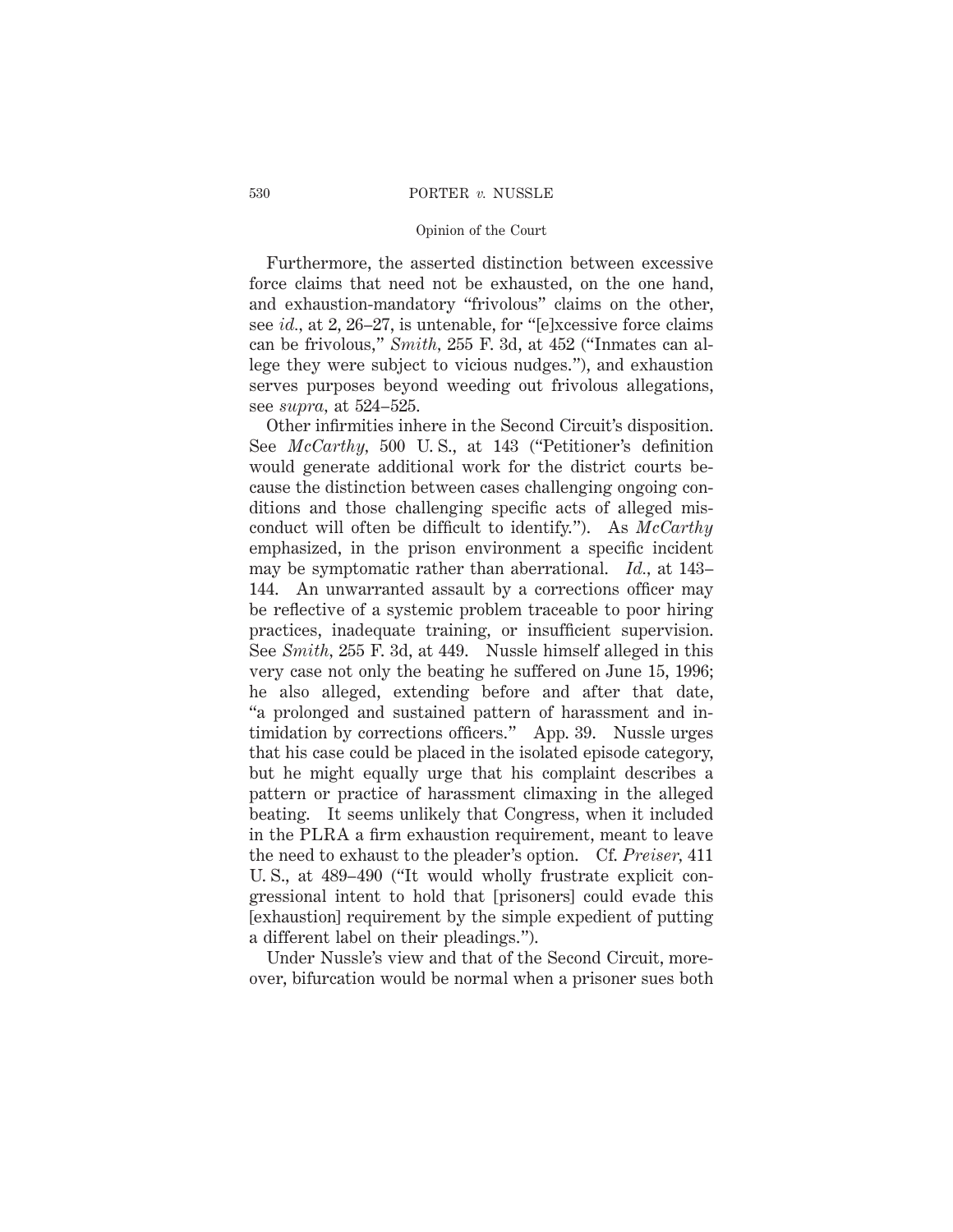a corrections officer alleged to have used excessive force and the supervisor who allegedly failed adequately to monitor those in his charge. Tr. of Oral Arg. 31. The officer alone could be taken directly to court; the charge against the supervisor would proceed first through the internal grievance process. Similarly split proceedings apparently would be in order, under the Second Circuit's decision, when the prisoner elects to pursue against the same officers both discrete instance and ongoing conduct charges.

Finally, we emphasize a concern over and above the complexity augured by the Second Circuit's disposition: Scant sense supports the single occurrence, prevailing circumstance dichotomy. Why should a prisoner have immediate access to court when a guard assaults him on one occasion, but not when beatings are widespread or routine? See *Smith,* 255 F. 3d, at 450. Nussle's distinction between excessive force claims and all other prisoner suits, see *supra,* at 520, presents a similar anomaly. Do prison authorities have an interest in receiving prompt notice of, and opportunity to take action against, guard brutality that is somehow less compelling than their interest in receiving notice and an opportunity to stop other types of staff wrongdoing? See *Preiser,* 411 U. S., at 492 ("Since [the] internal problems of state prisons involve issues so peculiarly within state authority and expertise, the States have an important interest in not being bypassed in the correction of those problems.").<sup>6</sup>

<sup>6</sup> Other provisions of § 1997e that refer to "prison conditions" would have less scope under the Second Circuit's construction of the term. Section  $1997e(c)(1)$  provides for dismissal on the court's own initiative of "any action brought with respect to prison conditions" that is "frivolous [or] malicious." No specific incident complaint would be subject to that prescription under the view that such suits do not implicate "prison conditions." Further, § 1997e(f)(1) provides that pretrial proceedings in "any action brought with respect to prison conditions" may be held at the prison via telephone, video conference, or other telecommunications technology so that the prisoner need not be physically transferred to participate. Surely such arrangements would be appropriate in Nussle's case and